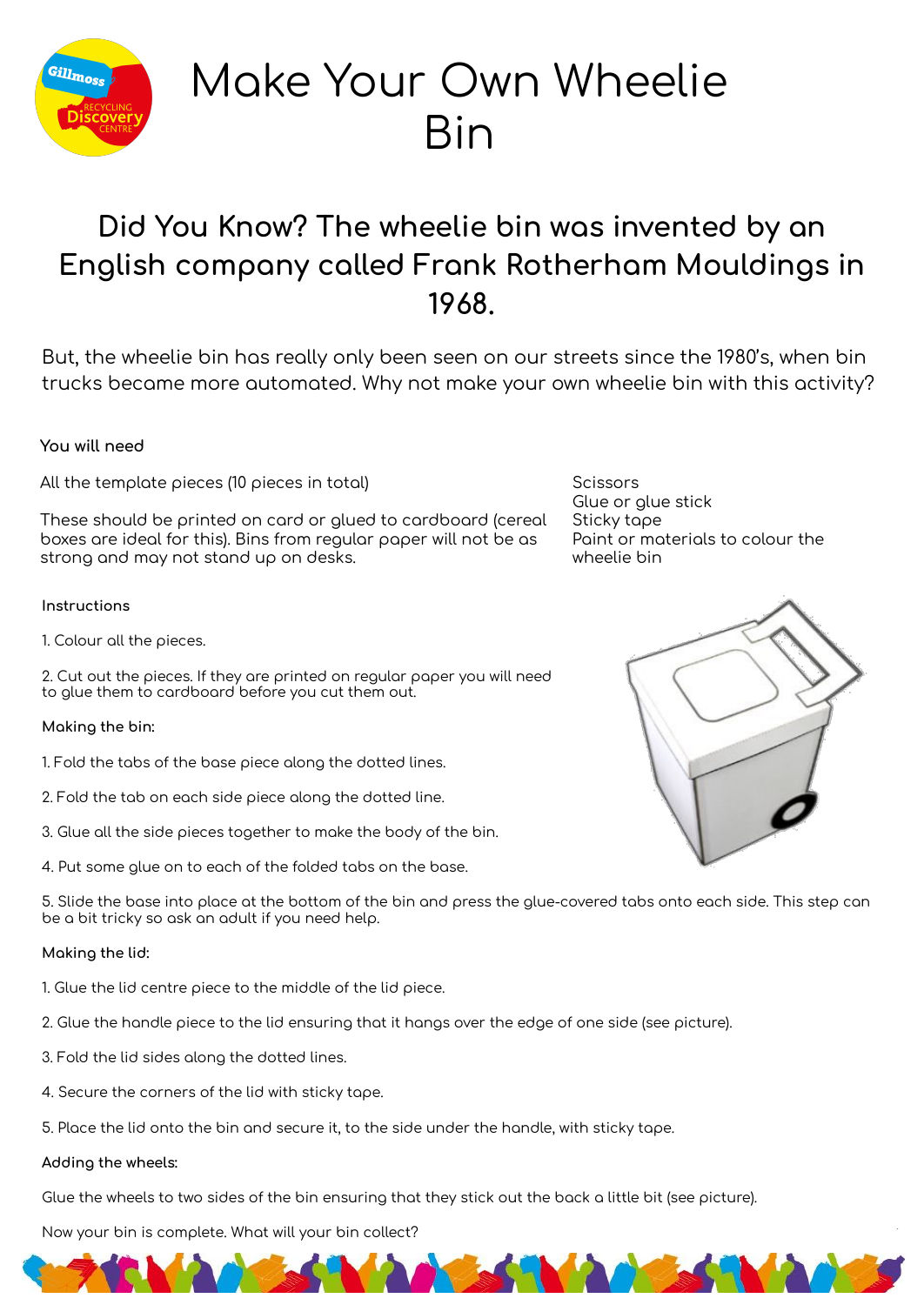Side - you will need 4 of these



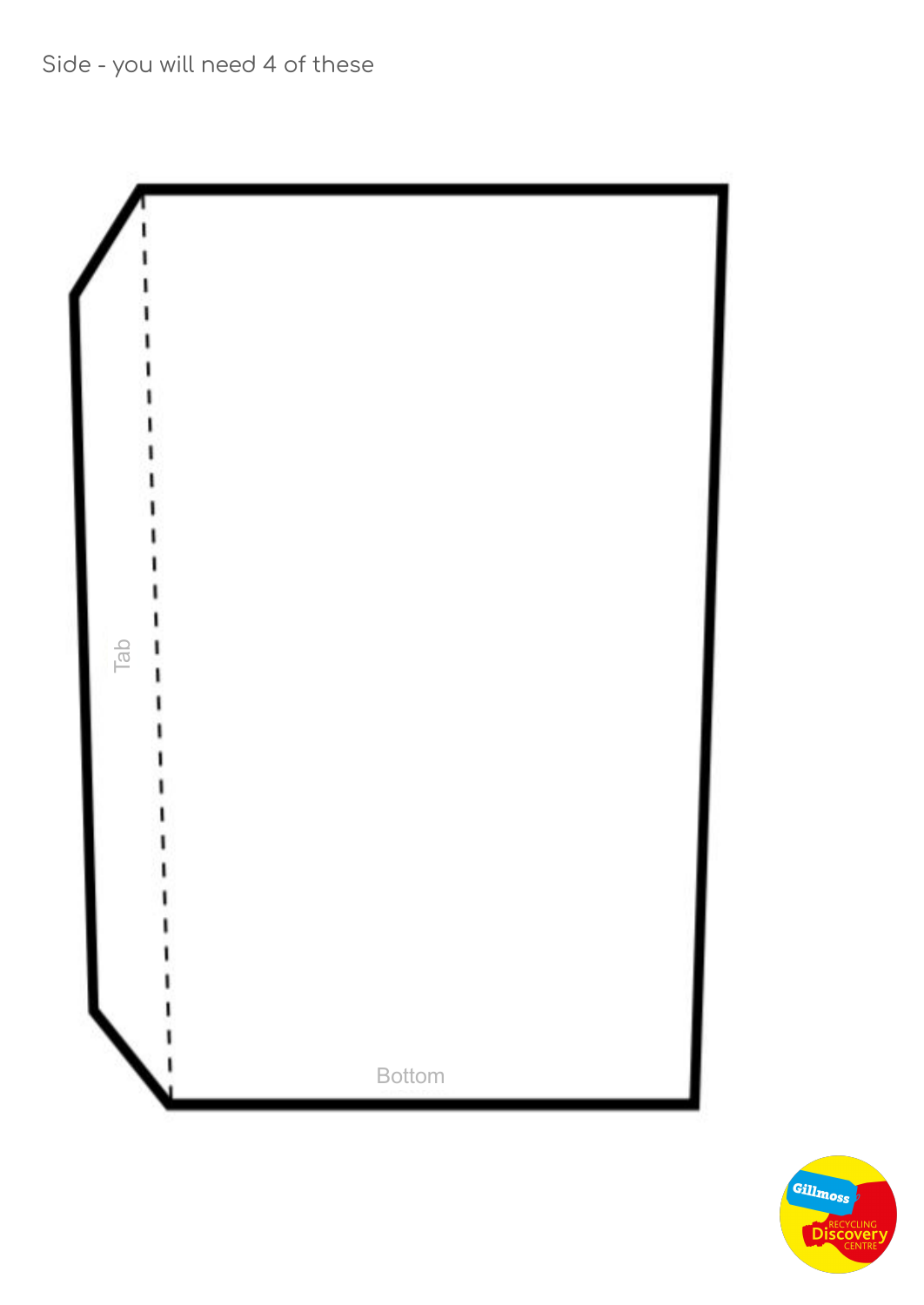